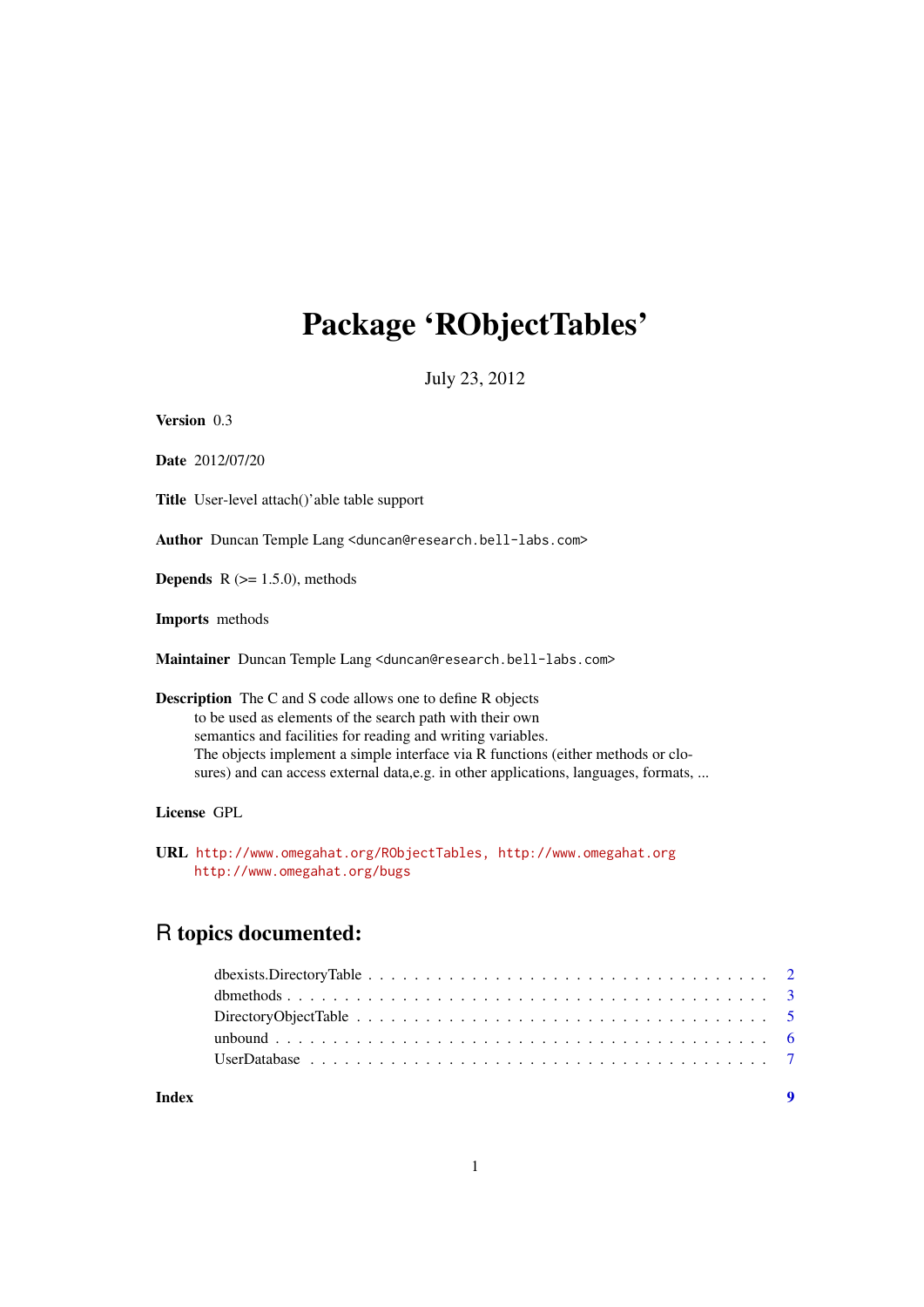```
dbexists.DirectoryTable
```
*Methods for accessing DirectoryTable objects*

# Description

Methods for the DirectoryTable objects used for managing R variables (name-value bindings) in a directory rather than in memory.

# Usage

```
dbread.DirectoryTable(database, name, na=1)
dbwrite.DirectoryTable(database, name, object)
dbexists.DirectoryTable(database, name)
dbobjects.DirectoryTable(database)
dbremove.DirectoryTable(database, name)
```
# Arguments

| database | the DirectoryTable object                                                                                                                                                                       |
|----------|-------------------------------------------------------------------------------------------------------------------------------------------------------------------------------------------------|
| name     | the name of the variable of interest                                                                                                                                                            |
| na       | a value which is to be returned if there is no variable in the table corresponding<br>to the requested name. This differentiates a non-existent variable from one with<br>a value of NULL, say. |
| object   | the value to be assigned to the specified variable.                                                                                                                                             |

# Details

See the corresponding generic functions.

#### Value

See the corresponding generic functions.

# Author(s)

Duncan Temple Lang

# See Also

[dbread](#page-2-1), [dbobjects](#page-2-1), [dbexists](#page-2-1), [dbwrite](#page-2-1), [newRFunctionTable](#page-6-1), [attach](#page-0-0), [detach](#page-0-0)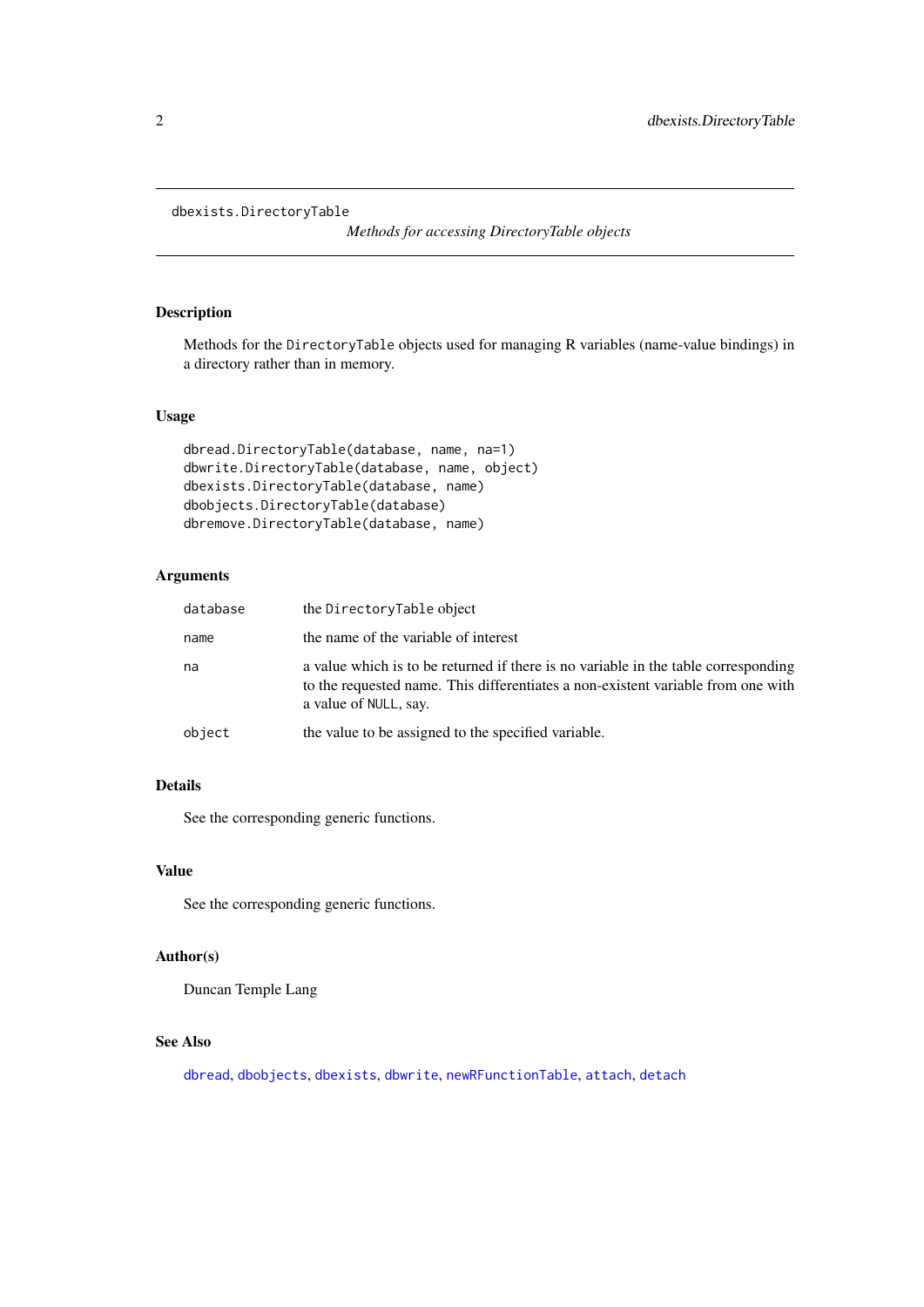<span id="page-2-0"></span>

#### <span id="page-2-1"></span>Description

These are generic functions that are extended by different classes of user-level tables that can be attached to the search path. They are called when the corresponding user-level functions are called for that 'database'. A classes implementations of these methods must be globally accessible so that they can be called when needed. This differs from closure tables which pass functions, (rather than function names) to the C-level interface that implements the table's connection to the R engine.

#### Usage

```
dbobjects(database)
dbexists(database, name)
dbread(database, name, na=1)
dbwrite(database, name, object)
dbremove(database, name)
dbattach(database)
dbdetach(database)
dbcanCache(database, name)
```

```
dbobjects.default(database)
dbexists.default(database, name)
dbread.default(database, name, na=1)
dbremove.default(database, name)
dbwrite.default(database, name, object)
dbattach.default(database)
dbdetach.default(database)
dbcanCache.default(database, name)
```
#### Arguments

| database | the database object which manages the name-value pairs.                                                                                                                                                                                                                                                                                                           |
|----------|-------------------------------------------------------------------------------------------------------------------------------------------------------------------------------------------------------------------------------------------------------------------------------------------------------------------------------------------------------------------|
| name     | the name of the symbol in the database.                                                                                                                                                                                                                                                                                                                           |
| object   | an R object that is to be assigned to the specified symbol in the database.                                                                                                                                                                                                                                                                                       |
| na       | a specific object that can be returned to indicate that the database does not con-<br>tain an object of that name. This is similar to an "NA" while still allowing any<br>value bound to a variable to be returned. This uses the uniqueness of the objects<br>internal address. Its value is irrelevant, but the dbread method should not mdofy<br>it in anyway. |

# Details

These methods are the S4-compatible accessors for user-level tables that can be attached to the search path. They correspond to the [exists](#page-0-0), [get](#page-0-0), [remove](#page-0-0), [assign](#page-0-0) and [objects](#page-0-0) that are used to access and operate on variables within elements of the search path. These are not typically called directly but by the R engine when accessing user-level tables that are implemented by particular methods for these generic functions.

These functions are compatible with the equivalent S4 functions.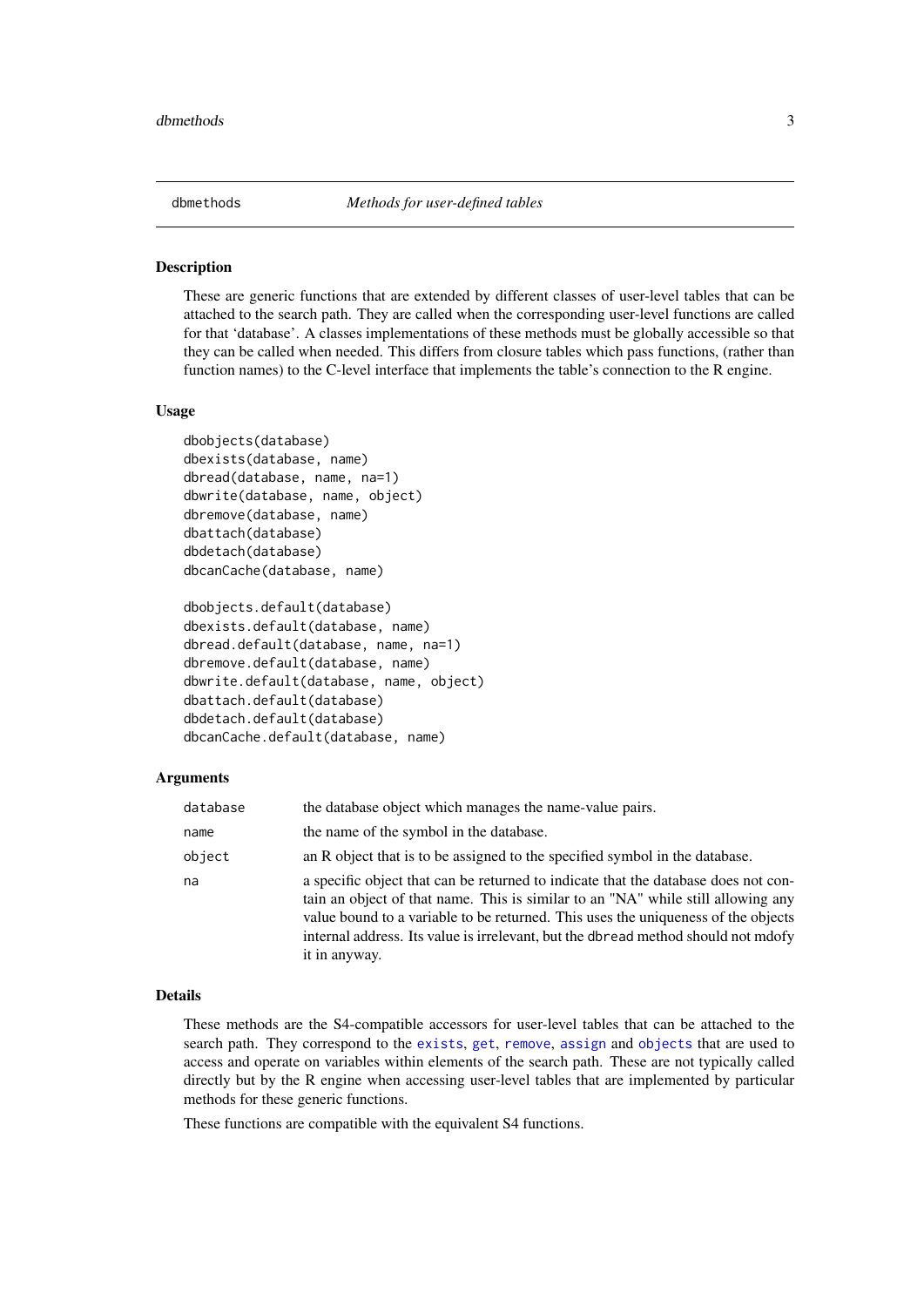#### Value

dbexists returns a logical value indicating whether the database has a variable by that name.

dbread is equivalent to [get](#page-0-0) and returns the value in the database assigned to the specified name.

dbwrite is equivalent to [assign](#page-0-0) and returns the value being assigned, i.e. object. This allows one to do chained assigments of the form  $x \le -y \le -10$ .

dbremove is equivalent to [remove](#page-0-0) and removes the binding for the specified name in the database, discarding the value.

dbobjects is equivalent to [objects](#page-0-0) and returns a character vector containing the names of all the name-value bindings in the database.

dbcanCache returns a logical value indicating whether the value of the specified variable (given by name) cannot be changed except for in R (TRUE) or whether it might be changed externally (FALSE). This is used by the R engine to determine if it is entitle to cache the value associated with name. It does this to avoid searching through the list of elements in the search path each time it wants the value of a variable that it has already seen. This is useful when the data source can be modified externally by other applications such as another thread in a Java application, the CORBA naming service, etc.

[dbattach](#page-2-1) and [dbdetach](#page-2-1) have no (useful) return values and are invoked each time the user-level table is added and removed from the search path, respectively. These can be used to perform initialization and cleanup of values that the database uses to implement the other methods. For example, it might create a directory for caching values when it is attached and remove it on detach. Alternatively, it might open a connection to a database and close it when it is no longer needed.

#### Note

This is experimental. Make certain that important data is backed up before using this user-level table interface.

#### See Also

[newRFunctionTable](#page-6-1) [newRClosureTable](#page-6-1) [attach](#page-0-0) [detach](#page-0-0) [http://developer.r-project.org/](http://developer.r-project.org/RObjectTables.pdf) [RObjectTables.pdf](http://developer.r-project.org/RObjectTables.pdf)

#### Examples

```
fixedTable \le list(x=1, y = "abc",
                   z = list(a = rnorm(3), b = c(TRUE, FALSE, TRUE)),cube = function(x) x^3)
   dbread.FixedTable <- function(database, name) {
    database[[name]]
             }
   dbremove.FixedTable <- function(database, name) {
    stop("This is a read-only table")
   }
   dbexists.FixedTable <- function(database, name) {
    any(name == names(database))
                   }
   dbobjects.FixedTable <- function(database) {
                     names(database)
             }
```
<span id="page-3-0"></span>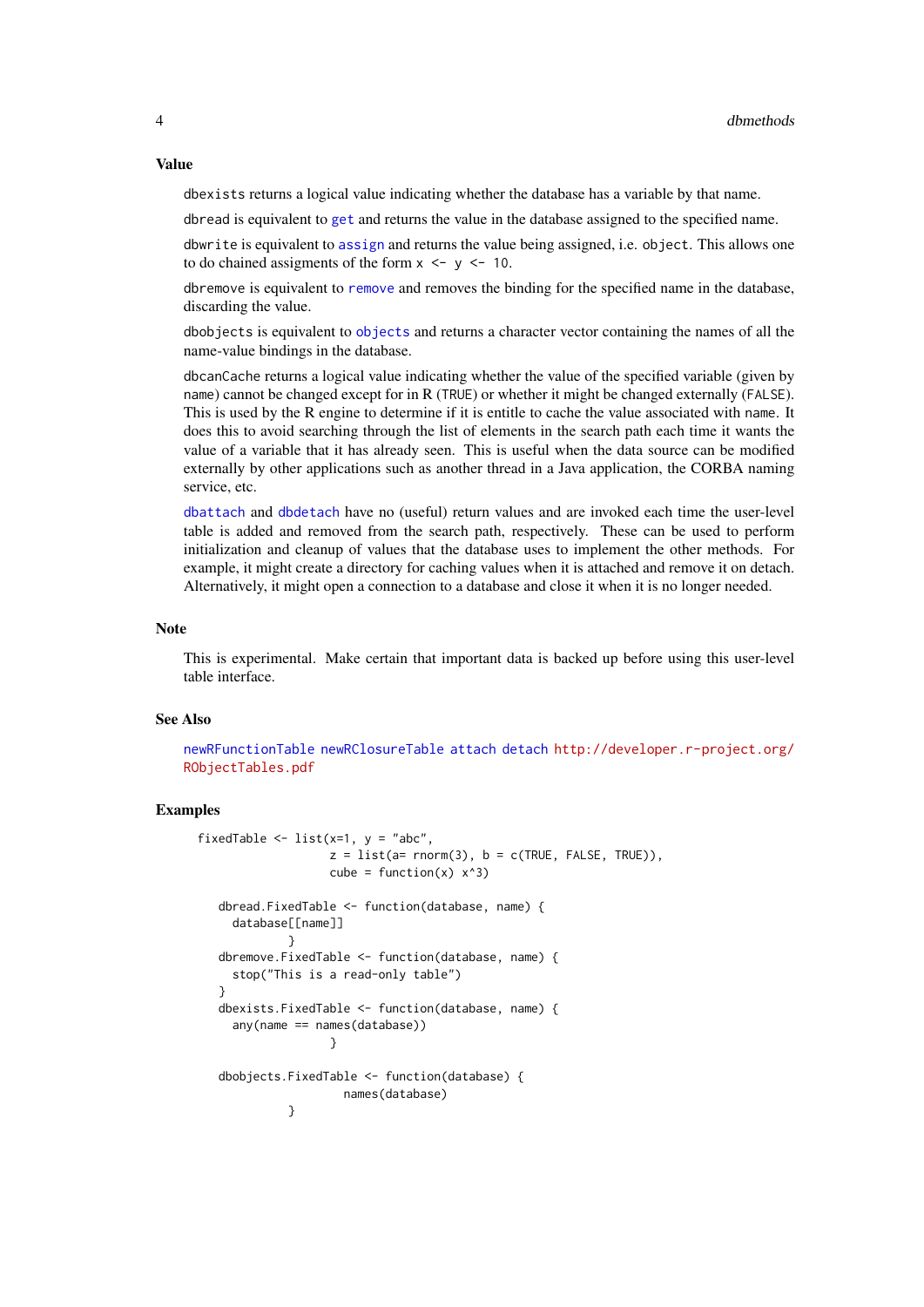```
class(fixedTable) <- c("FixedTable")
attach(newRFunctionTable(fixedTable), name = "my fixed list")
search()
objects(2)
objects("my fixed list")
exists("x", where = 2)find(x)x
get("x")
get("x", pos = 2)
get("x", pos = "my fixed list")
try(assign("myVar", 10, pos = 2))
try(remove("x", pos = "my fixed list"))
try(rm(x, pos = "my fixed list"))try(rm(x, \text{ inherits} = TRUE))detach("my fixed list")
# now the table has gone from the search list.
# It is still available as 'fixedTable'
search()
```
DirectoryObjectTable *Create an R variable table using a directory*

# Description

This creates a DirectoryTable object which is used to manage R variables by reading and writing them to disk in the directory associated with the table. The variables can be accessed in the usual manner i.e. by name without the need for an explicit [get](#page-0-0). This gives S-like storage by writing the objects to disk when they are assigned rather than at the end if the session.

# Usage

```
DirectoryObjectTable(directory, create = TRUE)
```
#### Arguments

| directory | a string giving the name of the directory in which the variables will be stored.            |
|-----------|---------------------------------------------------------------------------------------------|
| create    | a logical value indicating whether the directory should be created if it does not<br>exist. |

# Details

This creates an object of class DirectoryTable that stores the name of the directory. This is passed to the different db\* methods ([dbread](#page-2-1), [dbobjects](#page-2-1), [dbexists](#page-2-1), [dbwrite](#page-2-1), . . . as the first argument).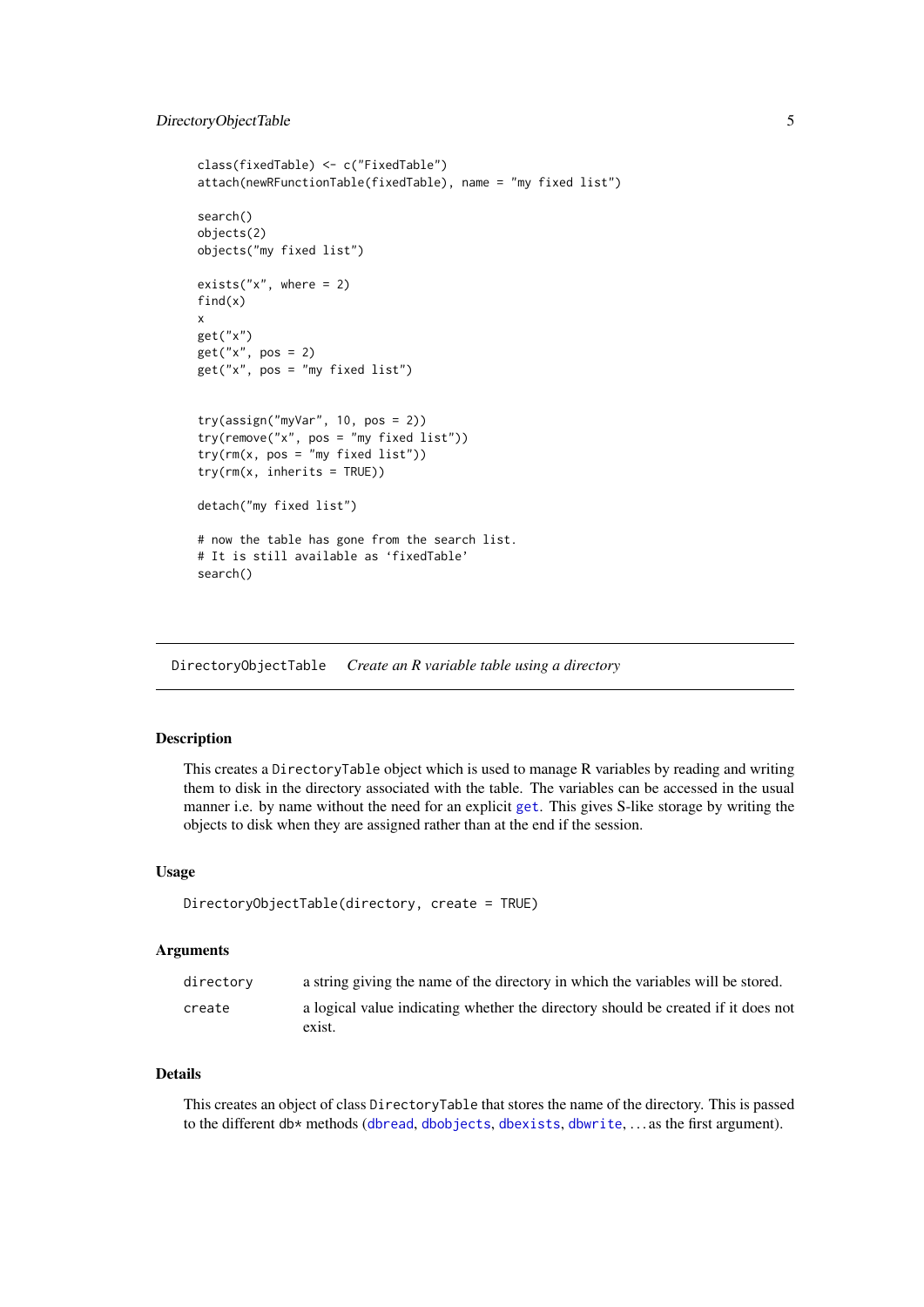#### <span id="page-5-0"></span>Value

An object of class DirectoryTable that also inherits from UserDefinedDatabase. This is a list containing a single element.

dir the fully expanded name of the directory associated with table.

#### Author(s)

Duncan Temple Lang

#### References

<http://developer.r-project.org/RObjectTables.pdf> <http://www.omegahat.org/RinS> for storing R and S-Plus objects in a common format.

#### See Also

[dbread](#page-2-1), [dbobjects](#page-2-1), [dbexists](#page-2-1), [dbwrite](#page-2-1), [newRFunctionTable](#page-6-1), [attach](#page-0-0), [detach](#page-0-0)

#### Examples

```
db <- DirectoryObjectTable("/tmp/myRData")
dbwrite(db, "x", 1:10)
dbwrite(db, "y", letters[1:3])
dbobjects(db)
dbread(db, "x")
attach(newRFunctionTable(db), name = "myRData")
assign("z", c(TRUE, FALSE), pos = "myRData")
get("z", pos = 2)
get("z")
z
detach("myRData")
```
unbound *Get the object representing an unbound variable*

# Description

This retrieves the built-in R object representing the value of an unbound variable, i.e. an undefined value. This can be returned by the [dbread](#page-2-1) method of an object table if it does not have a definition for the requested variable. This makes it easy to handle such cases in the R code rather than in the underlying C-level interface that glues the internal engine and the user-level object table implementations.

#### Usage

unbound()

#### Value

Returns the internal C-level value of R\_UnboundValue.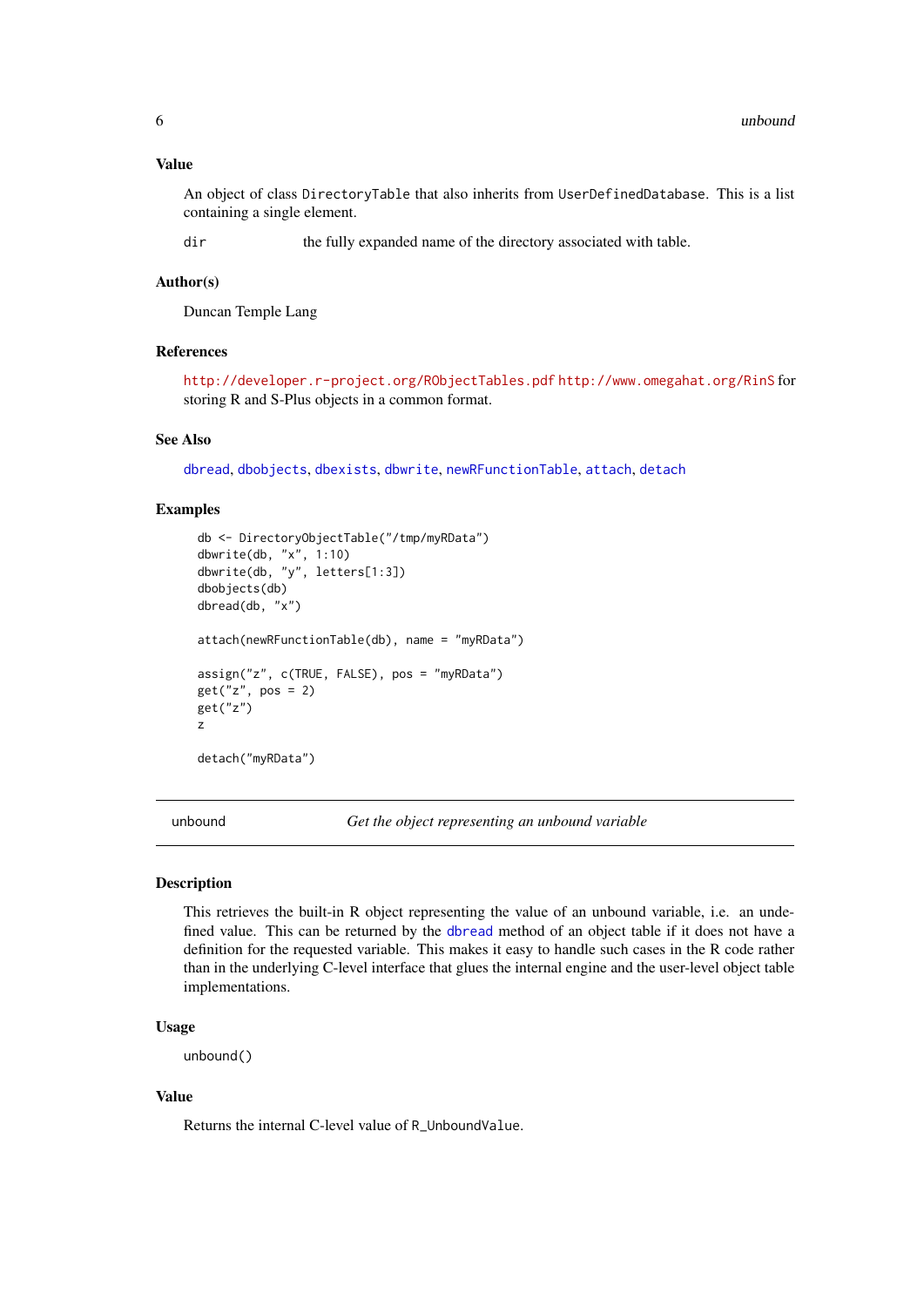#### <span id="page-6-0"></span>UserDatabase 7

#### Author(s)

Duncan Temple Lang <duncan@research.bell-labs.com>

#### See Also

[dbread](#page-2-1)

# Examples

```
## Not run:
  dbread.FixedList <-
  function(database, name) {
     if(is.na(name, match(names(database$elements))))
       return(unbound())
     return(database$elements[[name]])
  }
## End(Not run)
```
UserDatabase *Create user-defined attach()able table*

#### <span id="page-6-1"></span>Description

These functions convert a user-level object into an R object that can be attached as an element of the R search path. The newRFunctionTable works on objects that have methods for the [dbexists](#page-2-1), [dbread](#page-2-1), ... functions.

newRClosureTable works on a collection of functions (usually sharing state with a common environment) that are called directly by the C-level interface between the R engine and the user-level table.

#### Usage

```
newRFunctionTable(db)
newRClosureTable(db)
```
# Arguments

db a user-defined database object. When passed to newRClosureTable, this is a list of functions that implement the assign, get, exists, remove, objects, canCache, attach and detach. When passed to newRFunctionTable, this is an object with methods for the [dbread](#page-2-1), [dbwrite](#page-2-1), [dbexists](#page-2-1), [dbremove](#page-2-1), [dbcanCache](#page-2-1), [dbattach](#page-2-1), [dbdetach](#page-2-1) functions.

#### Value

An object of class UserDefinedTable that is an external pointer to a C-level object that represents the R table. This object can then be used in a call to [attach](#page-0-0).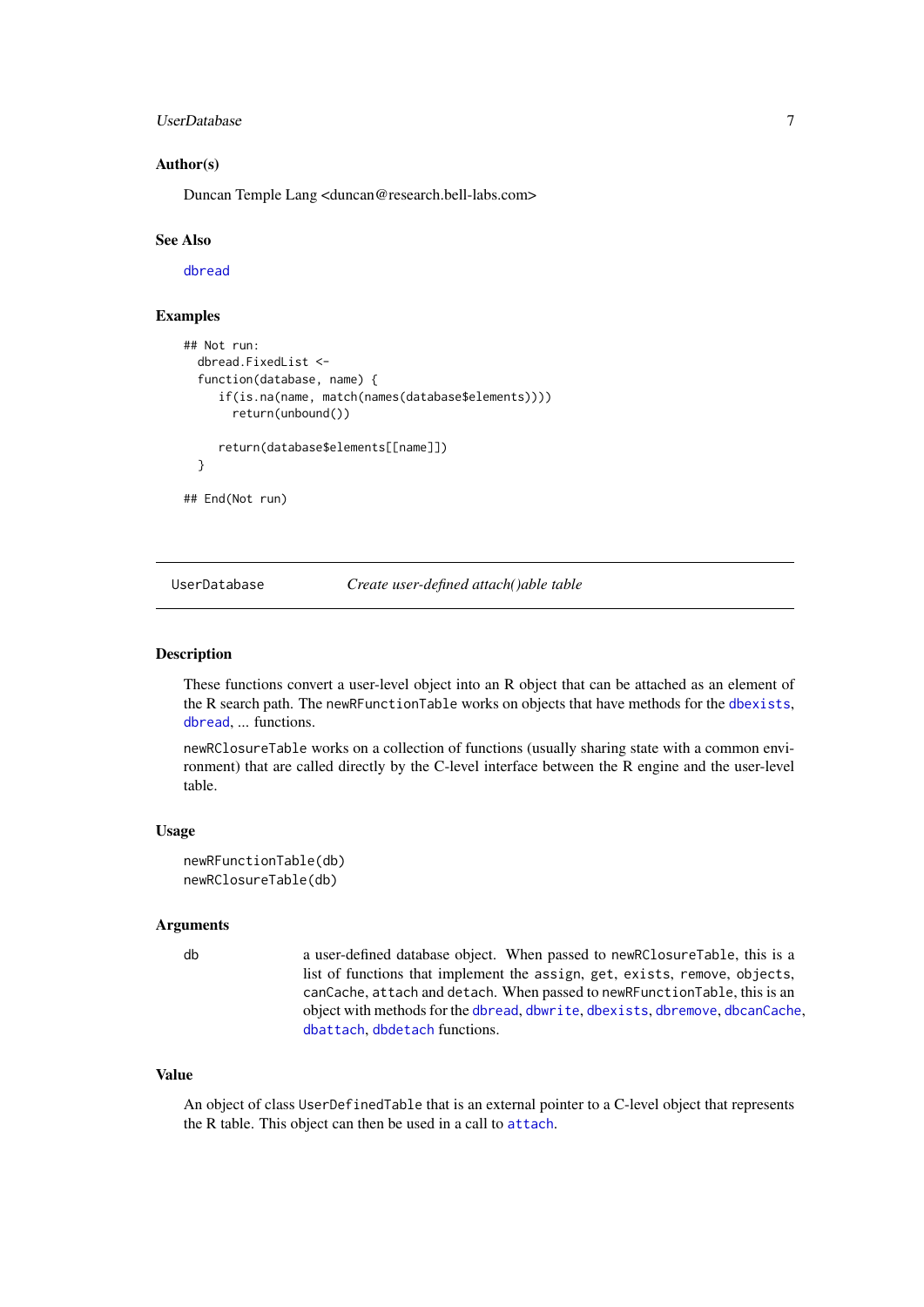# <span id="page-7-0"></span>Note

This interface is experimental. Please ensure that important data is saved before using this.

# See Also

[attach](#page-0-0) <http://developer.r-project.org/RTableObjects.pdf>

# Examples

```
source(system.file("examples", "ListTable.S", package ="RObjectTables"))
attach(newRClosureTable(createListHandlers(x=1:3, y = letters[1:4])), name ="my list table")
assign("x", 1, pos = "my list table")
objects(pos = 2)
exists("x", pos = 2)
remove("x", 1, pos = "my list table")
exists("x", pos = 2)
```